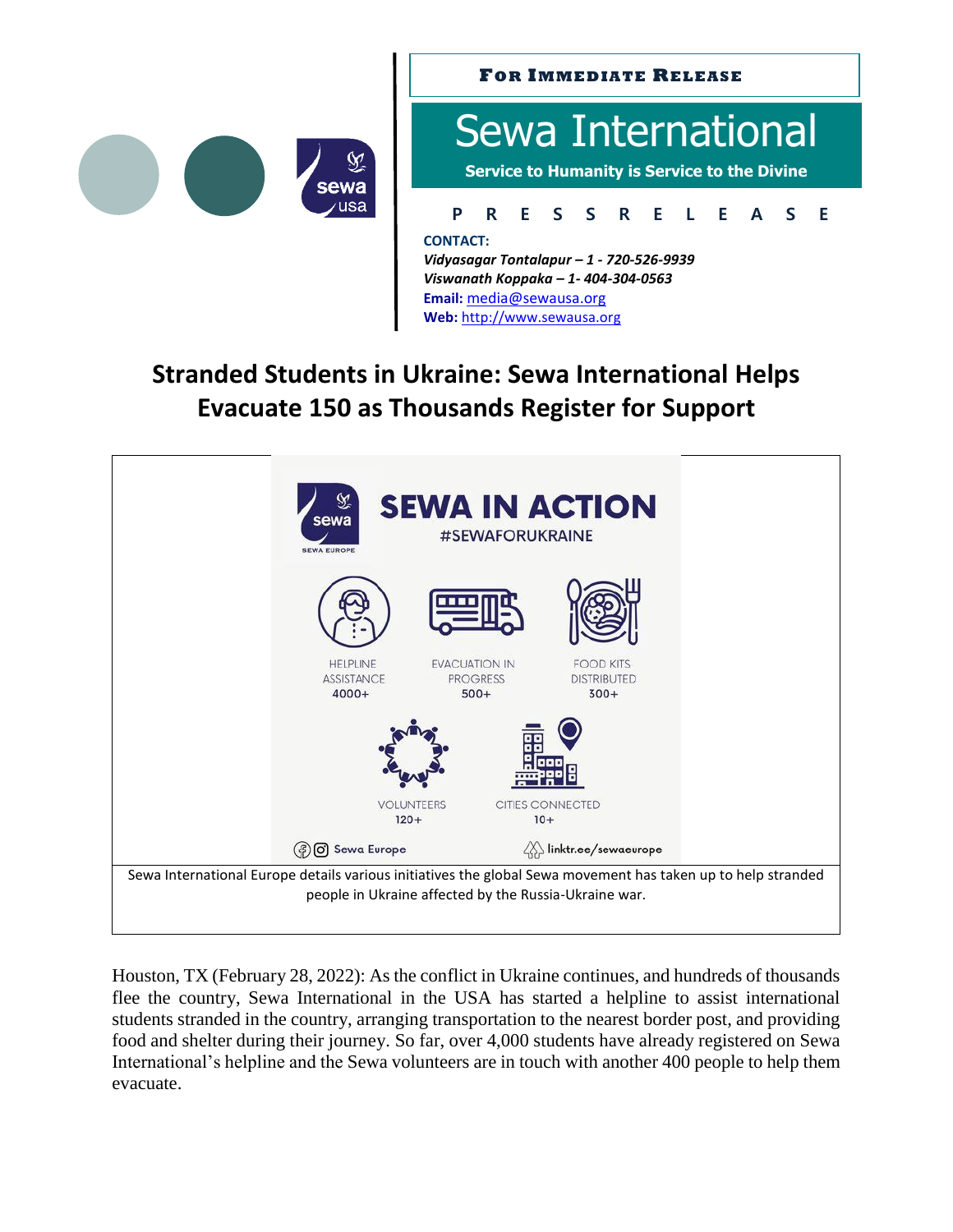Sewa Europe, an independent partner organization, and the Hindu Swayamsevak Sangh (HSS) are working in ten Ukrainian cities to assist people affected by the war. On February 26, Sewa Europe helped a group of 150 students to travel from Vinnitsa to Chernovtsy by bus. At Chernovtsy Sewa provided them shelter, food, and transport for their onward journey to the Romanian border.

"Sewa International is immediately releasing \$10,000 for the Ukrainian relief efforts and started a Facebook fundraising campaign to help people who are threatened by this humanitarian crisis. The messages and videos we are getting from the war zone show the fear, anxiety, and danger people are facing as they run to safety. As the global Sewa network rises to face this challenge, I request people to support Sewa International in this rescue effort," Arun Kankani, President, Sewa International, USA said.

"The war between Russia and Ukraine has affected all people in the region and caused serious distress in a world that is still struggling to recover from the COVID-19 pandemic. Sewa International in the USA, and, HSS volunteers in Europe, the US, and India are receiving hundreds of messages seeking help from people who are stuck in the war zone," he said.



Sewa Europe has released an evacuation checklist to advise people about the most essential items to carry. It lists passport and visa documents, flashlight, five liters of drinking water, match box, winter jacket, sleeping bag, dry fruits and snacks, and COVID-19 vaccine certificates.